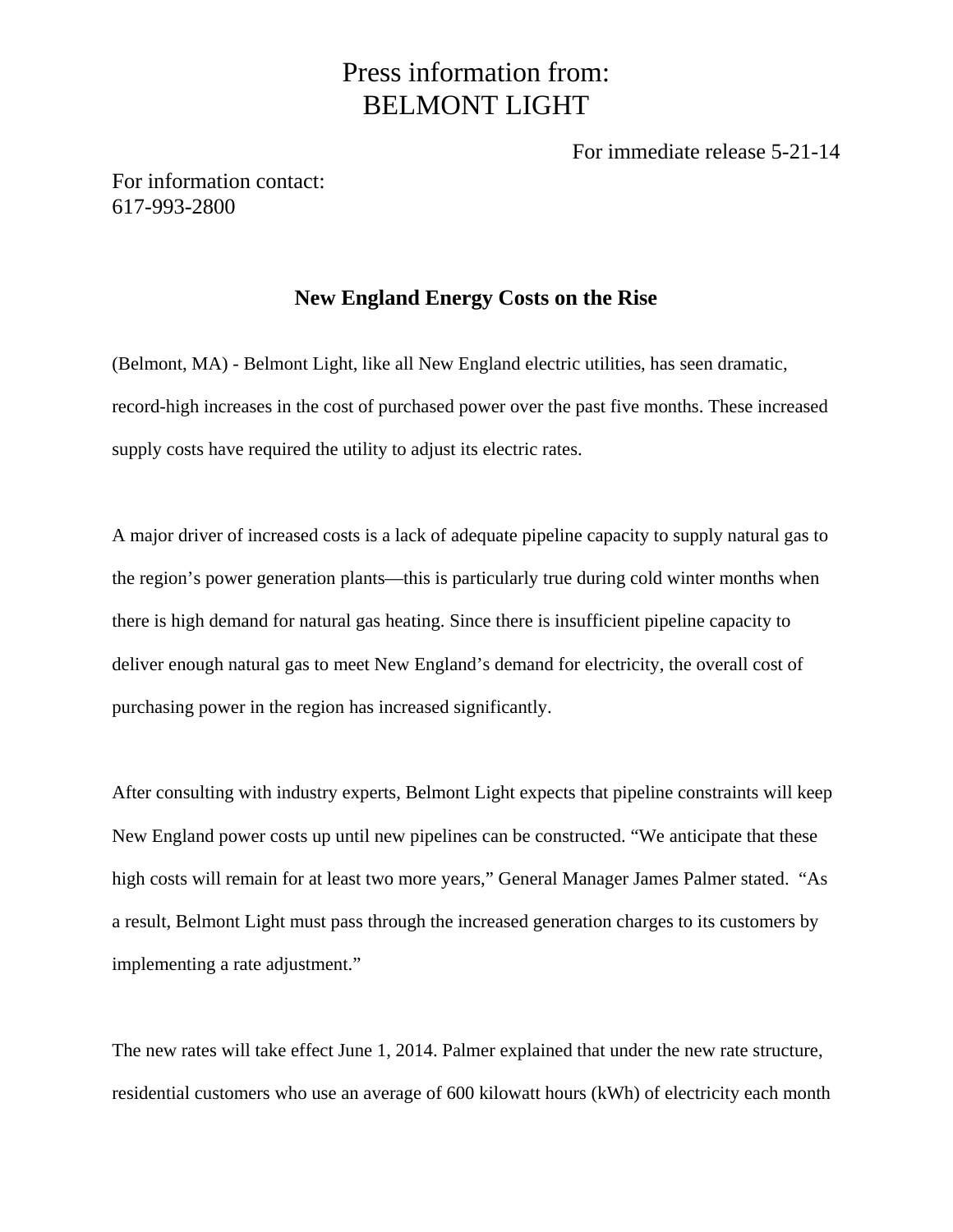should expect to see an approximate increase of 15% over their March 2014 bill. By changing its rates rather than charging customers a large, one-time fee in the future, Belmont Light is able to more equitably charge customers for their current usage and allow customers better control over their bills.

To keep electric bills low, Belmont Light customers are encouraged to conserve energy whenever possible. There are several low-cost energy improvements that can be easily implemented in homes and businesses. Examples include:

- Switch to energy efficient light bulbs (such as CFLs and LEDs) and household appliances. Belmont Light offers a rebate program for eligible residential appliances.
- Reduce phantom energy costs by unplugging electronic devices when they are not in use (for example, televisions, video game consoles, computers, monitors, and phone chargers). Use a surge protector to turn off multiple devices with a single switch.
- Use a thermometer to ensure that your refrigerator and freezer are running at an efficient temperature.
- Close window shades and drapes when the weather is warm to keep hot air out and cool air in.
- Turn off lights in empty rooms.
- Avoid use of ovens on warm days. This may curb the need to run air conditioners.
- Request a home energy assessment to determine what you can do to cut energy costs. To receive a free exterior thermal image scan of your home and request an in-home energy assessment, please visit www.sagewell.com.